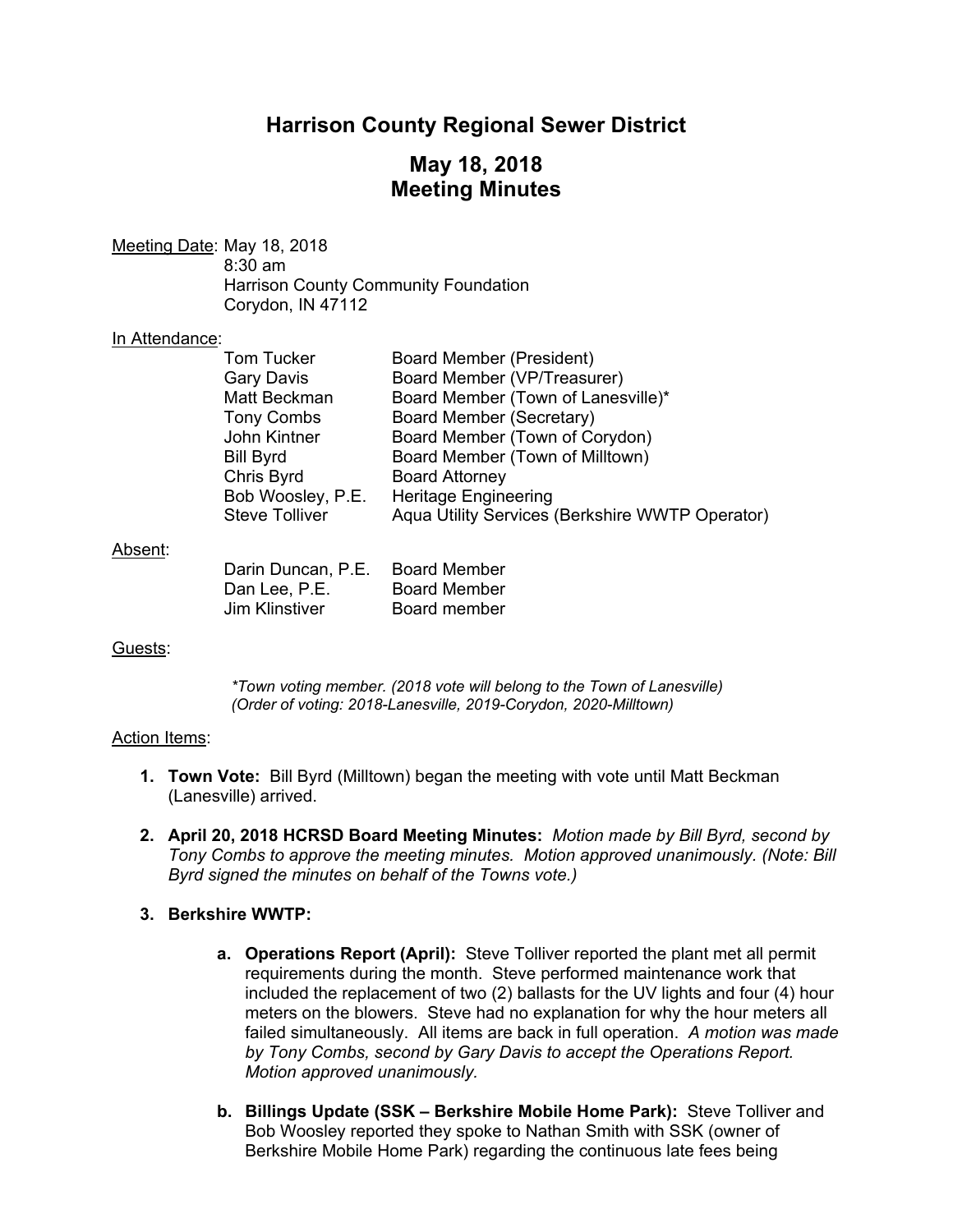HCRSD Mtg Minutes May 18, 2018 Page 2 of 3

> charged to SSK's monthly sewer billings. Mr. Smith explained that their tenants are historically late paying all utilities and therefore they simply pass the late fees along to each tenant. Mr. Smith appreciated the District looking for a way to resolve this matter but he said there isn't anything he can do and they will continue to pay late fees each month.

**c. Elimination of Infiltration into Sewer System:** Bob and Steve also discussed with Mr. Smith the need to eliminate the infiltration from the mobile home park's sewer system. The sewer system in the mobile home park is private and owned by SSK. Bob and Steve explained that the District has determined over 90% of the infiltration is attributed to SSK's sewer system. They informed Mr. Smith that if the infiltration cannot be eliminated the District will be forced to install a meter and begin charging SSK based on actual flow and not water meter readings. Mr. Smith asked that we inform him of what needs to be done to fix it and he would take care of getting it fixed. Bob and Steve will follow up with Mr. Smith on a recommended plan of action for SSK to follow. All costs shall be borne by SSK and not the District.

## **4. 2018 Project Initiatives:**

- **a. Lanesville Interchange Frontage Road Sewer Extension:** The Engineer working on the design of the sewer extension (Jason Copperwaite with Primavera and Associates) has requested the District provide him with a letter to serve to allow a building permit to obtained for the future building development. *A motion was made by Tony Combs, second by Gary Davis to allow Tom Tucker to sign an "Intent to Serve" letter outside of the meeting. Motion passed unanimously.* Bob Woosley will draft the letter for Tom's signature.
- **b. Berkshire WWTP Effluent Line Upgrade and Replacement:** Bob Woosley reported he spoke to Nathan Smith (SSK) regarding the need to replace the effluent FM line. He explained to Mr. Smith the line can be relocated to accommodate any potential future development plans. Mr. Smith appreciated the offer but isn't sure they have future plans. Bob explained to him the District will proceed with replacing the line in its current location. The current location lies within an existing easement.

### **5. Treasurers Report:**

- **a.** *Motion made by Matt Beckman, second by Tony Combs to approve the April Treasurer's Report. Motion approved unanimously.*
- **b.** *Motion made by Gary Davis, second by Tony Combs to pay the following claims. Motion approved unanimously.*

## *District Checking Account:*

| i. Harrison REMC-WWTP electric service                         | \$1,620.59 |
|----------------------------------------------------------------|------------|
| ii. Duke Energy - lift station electric service                | \$26.46    |
| iii. Aqua Utility Services - WWTP Op., LS Maint., Misc. Maint. | \$5,453.94 |
| iv. Town of Corydon - April sewer bills                        | \$3,624.72 |
| v. Town of Corydon - Calibrate flow meter                      | \$447.50   |
| vi. Dillman, Chastain, Byrd – Meetings (Jan/Feb)               | \$100.00   |
|                                                                |            |